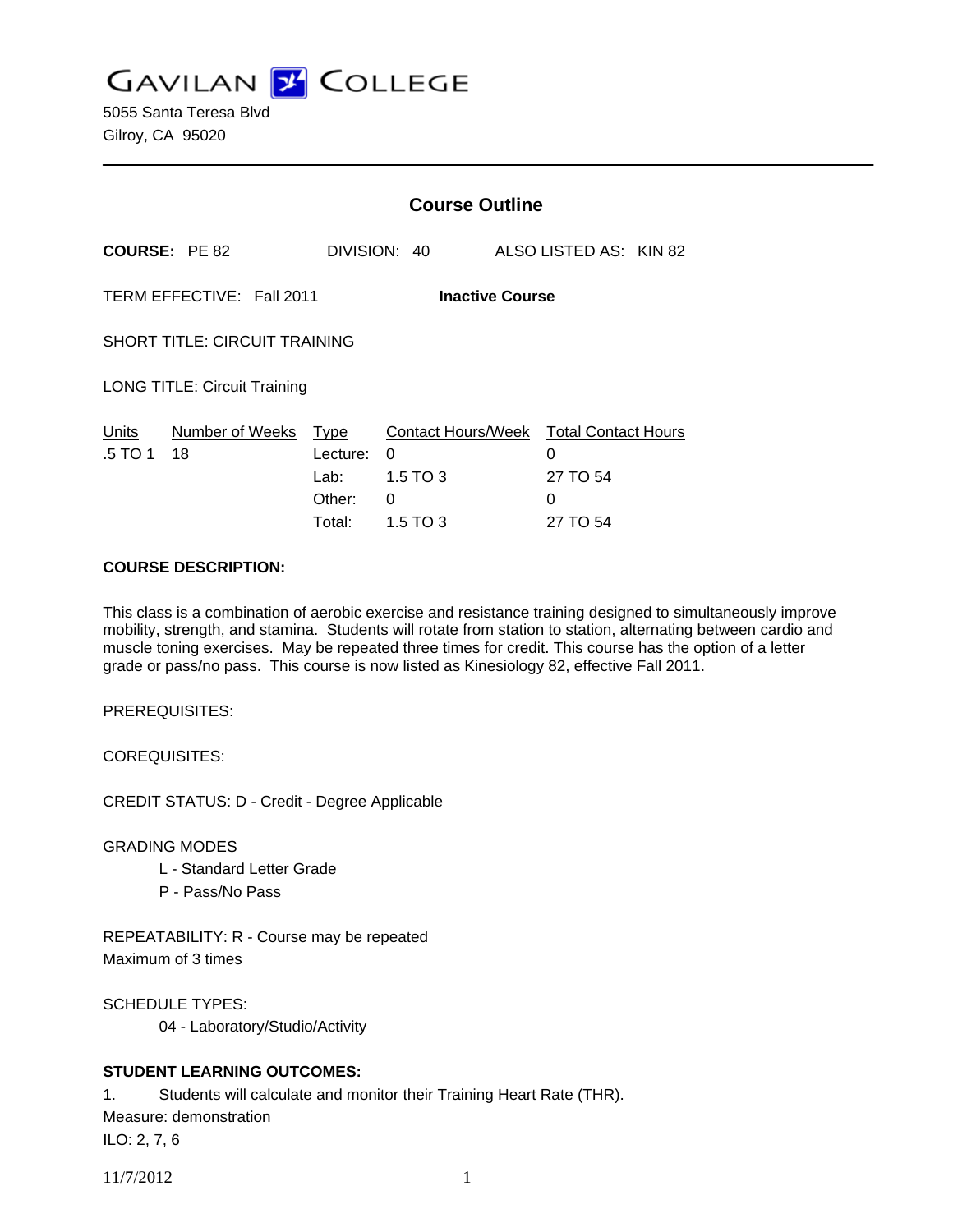2. Students will increase their muscular strength/endurance and their cardiovascular fitness by participating in class workouts.

Measure: Pre and Post Testing, demonstration ILO: 7, 6

GE-LO: E1

3. Students will recognize and value this physical activity, which can be performed throughout life. Measure: class discussion

ILO: 6, 1, 7, 4 GE-LO: A1, A2, E1

## **CONTENT, STUDENT PERFORMANCE OBJECTIVES, OUT-OF-CLASS ASSIGNMENTS**

Inactive Course: 11/08/2010

This course is now listed as Kinesiology 8, effective Fall 2011.

Curriculum Approval Date: 10/25/2010

6 - 12 Hours

CONTENT: Introduction to class, including course syllabus, course expectations, grading, and attendance policies. Pre-test will be conducted to determine each students starting point for muscular strength/endurance and cardiovascular fitness. Stations will be introduced which include a small variety of strength training and fitness exercises. Teach students how to calculate and determine their Training Heart Rate (THR). As the class progresses, additional stations will be added. Check THR.

STUDENT PERFORMANCE OBJECTIVES (SPO): Students will participate in the fitness assessment. They will demonstrate each stations exercises. Students will calculate their THR.

7.5 - 15 Hours

CONTENT: Continue circuit training, alternating between cardio and muscle toning exercises. Monitor THR. An example of a circuit could be: 4 - 6 exercise stations, completing 2 - 3 sets (rotations). You would work on each exercise 20 - 30 seconds with a 30 second recovery between exercises. The exercises could include: muscular strength/endurance training - sit ups, bench dips, medicine ball chest pass, press up, and crunches; and for cardiovascular fitness training - shuttle run, squat jumps, step hop, jump rope, and burpees. Continue working on increasing one's THR. New stations may be presented. Check THR.

SPO: The students will demonstrate the proper technique for the strength/endurance training exercises. They will participate in a variety of conditioning exercises. They will be able to monitor their THR and determine how much effort they are expending.

#### 6 - 12 Hours

CONTENT: Continue workouts, with students rotating from station to station, alternating cardio and muscular strength/endurance training exercises. The circuit would be increased to include 6 - 8 exercises, completing 3 - 5 sets with a 3 minute recovery between each set. These exercises could include (in addition to some of the ones done in previous weeks): muscular strength/endurance training - chair dips, exercise bands, hand weights, push-ups, lunges, and calf raises; and for cardiovascular fitness training - plyometric jumps, step ups, and stride jumps. Increase intensity and duration of exercises. Check THR.

SPO: Students will participate in a variety of circuit training routines. They will increase the intensity and duration of the exercises performed as determined by the monitoring of their THR.

#### 6 - 12 Hours

CONTENT: Continue circuit routines. Increase intensity, duration, and number of strength and cardio stations. Check THR. Fitness assessment (Post-Test) will be conducted.

SPO: Students will demonstrate 7 muscular strength/endurance training exercises and 7 cardiovascular fitness exercises. They will participate in the fitness assessment.

2 Hours

CONTENT: Final.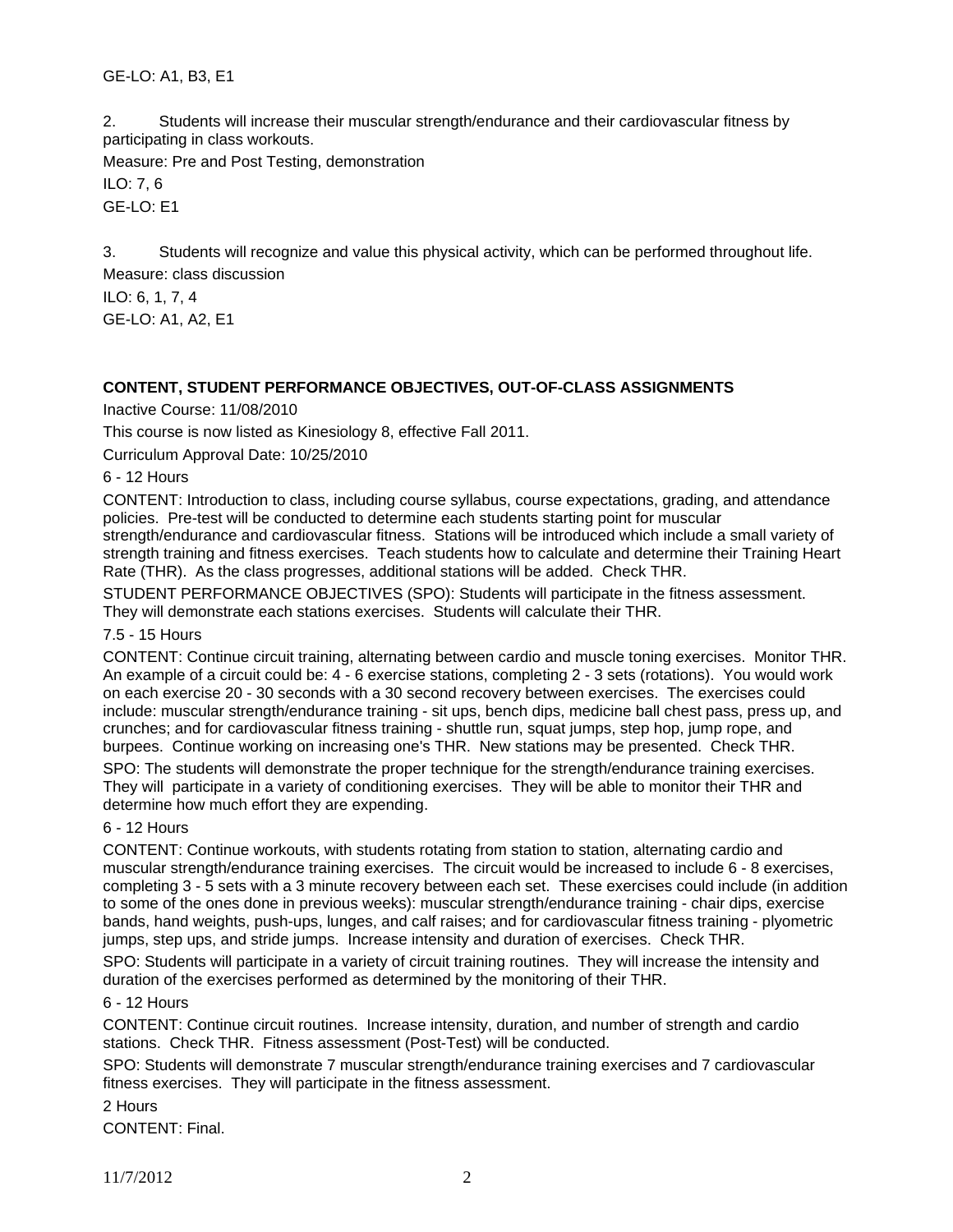NOTE: Students who repeat the class will have the opportunity to perform additional exercises designed to improve their muscular strength/endurance and cardiovascular fitness level. This can be done by decreasing the amount of rest between each station and also by increasing the number of repetitions of each exercise, increasing the number of stations, and/or working out at a higher THR level.

## **METHODS OF INSTRUCTION:**

guided practice, stations, discussion

# **METHODS OF EVALUATION:**

CATEGORY 1 - The types of writing assignments required: Percent range of total grade: 0 % If this is a degree applicable course, but substantial writing assignments are NOT appropriate, indicate reason: Course primarily involves skill demonstration or problem solving CATEGORY 2 - The problem-solving assignments required: Percent range of total grade: 5 % to 10 % Other: Calculating and monitoring THR. CATEGORY 3 - The types of skill demonstrations required: Percent range of total grade: 30 % to 50 % Performance Exams CATEGORY 4 - The types of objective examinations used in the course: Percent range of total grade: 0 % CATEGORY 5 - Any other methods of evaluation: Class participation required. Percent range of total grade: 40 % to 60 %

## **REPRESENTATIVE TEXTBOOKS:**

No textbook required.

## **ARTICULATION and CERTIFICATE INFORMATION**

 Associate Degree: GAV E1, effective 201150 CSU GE: IGETC: CSU TRANSFER: Transferable CSU, effective 201150 UC TRANSFER: Not Transferable

## **SUPPLEMENTAL DATA:**

Basic Skills: N Classification: A Noncredit Category: Y Cooperative Education: Program Status: 2 Stand-alone Special Class Status: N CAN: CAN Sequence:

11/7/2012 3